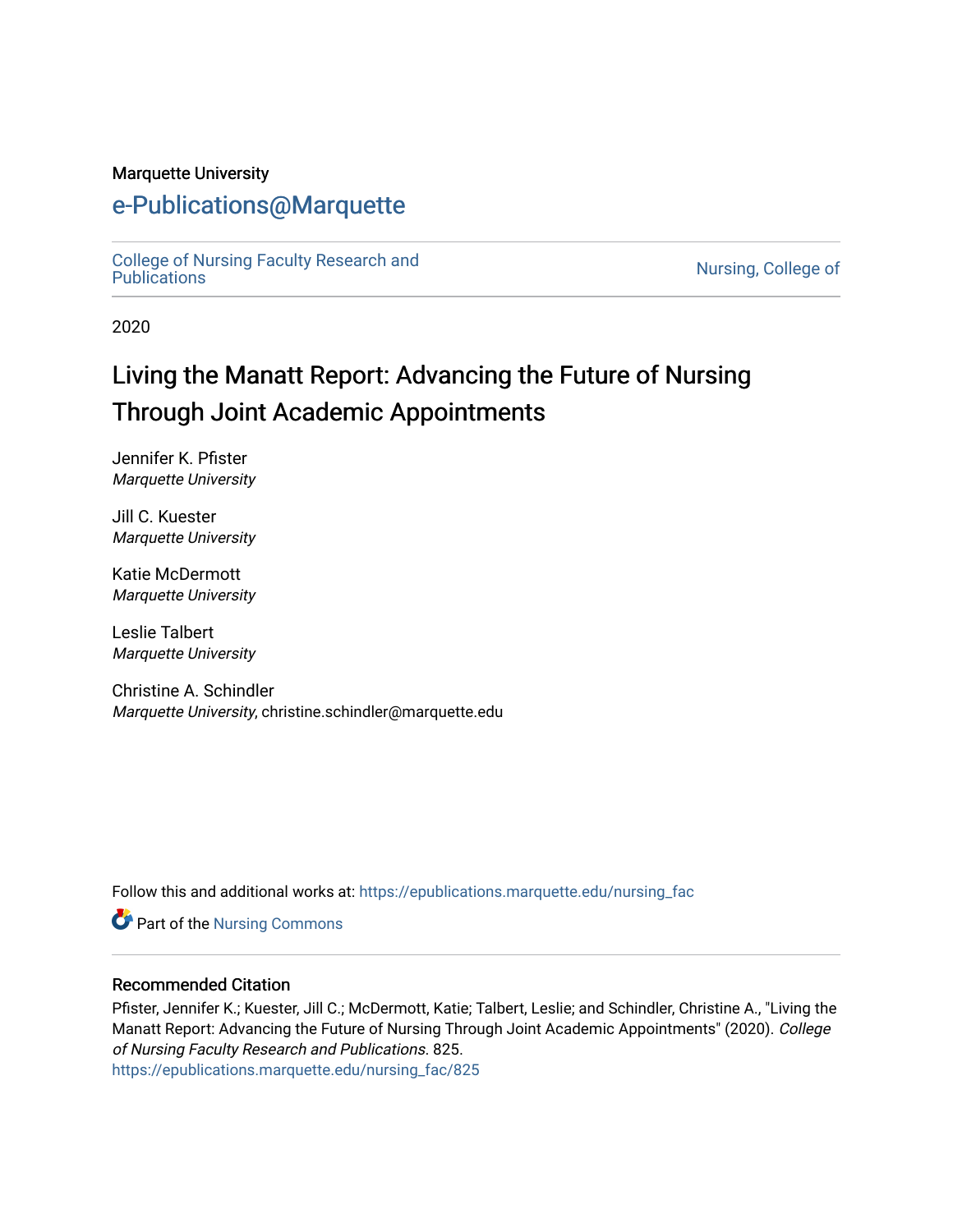**Marquette University**

# **e-Publications@Marquette**

# *Nursing Faculty Research and Publications/College of Nursing*

*This paper is NOT THE PUBLISHED VERSION;* **but the author's final, peer-reviewed manuscript.** The published version may be accessed by following the link in the citation below.

*Journal of Professional Nursing*, in press, corrected proof (available online 17 May 2020). [DOI.](https://doi.org/10.1016/j.profnurs.2020.05.004) This article is © Elsevier and permission has been granted for this version to appear in [e-](http://epublications.marquette.edu/)[Publications@Marquette.](http://epublications.marquette.edu/) Elsevier does not grant permission for this article to be further copied/distributed or hosted elsewhere without express permission from Elsevier.

# Living the Manatt Report: Advancing the Future of Nursing Through Joint Academic Appointments

#### Jennifer K. Pfister

Medical College of Wisconsin, Pediatric Critical Care, 8701 W. Watertown Plank Rd., Wauwatosa, WI Marquette University College of Nursing, 1250 W. Wisconsin Ave, Milwaukee, WI

#### Jill C. Kuester

Medical College of Wisconsin, Pediatric Critical Care, 8701 W. Watertown Plank Rd., Wauwatosa, WI Marquette University College of Nursing, 1250 W. Wisconsin Ave, Milwaukee, WI

#### Katie McDermott

Medical College of Wisconsin, Pediatric Critical Care, 8701 W. Watertown Plank Rd., Wauwatosa, WI Marquette University College of Nursing, 1250 W. Wisconsin Ave, Milwaukee, WI

#### Leslie Talbert

Medical College of Wisconsin, Pediatric Critical Care, 8701 W. Watertown Plank Rd., Wauwatosa, WI Marquette University College of Nursing, 1250 W. Wisconsin Ave, Milwaukee, WI

# Christine A. Schindler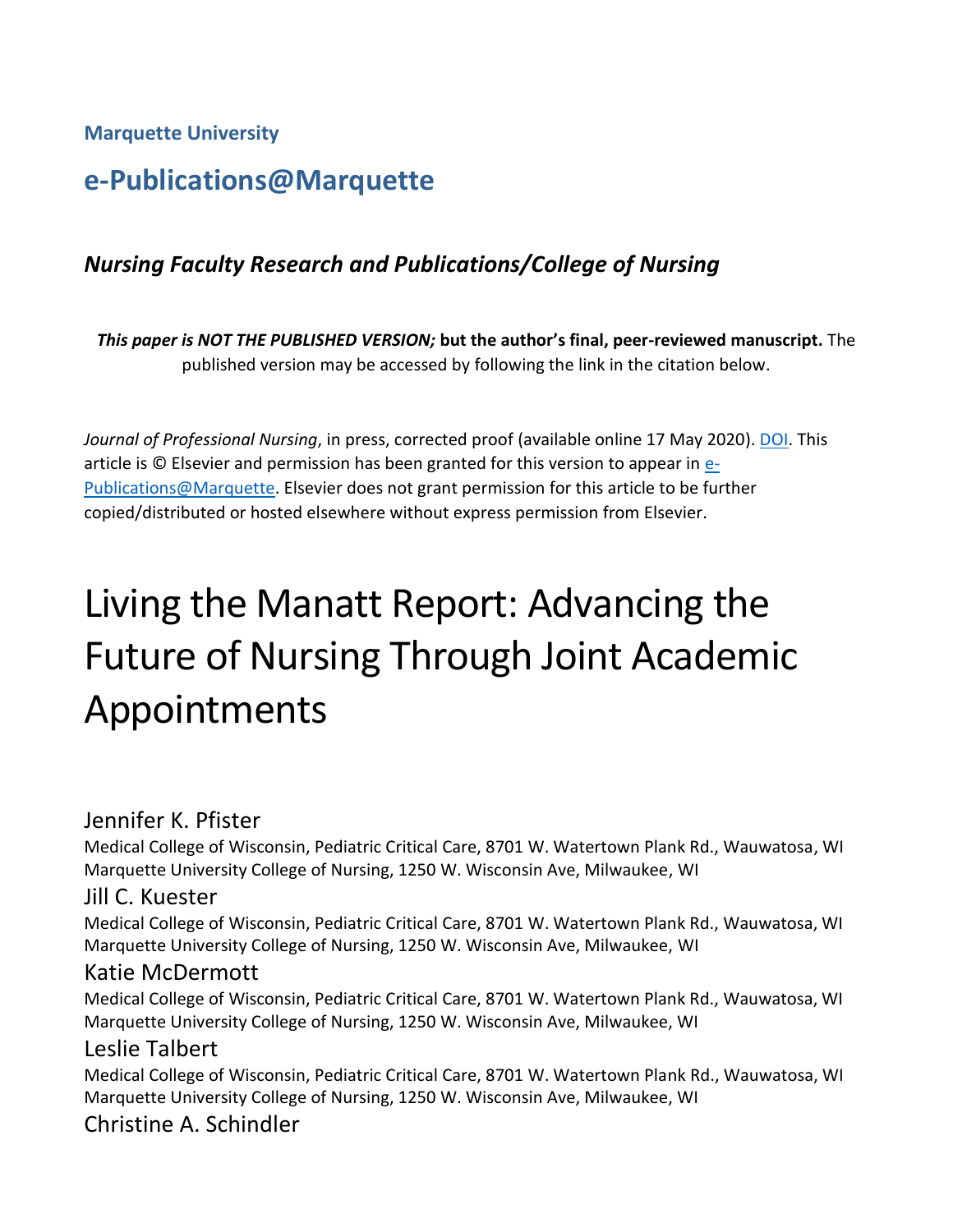Medical College of Wisconsin, Pediatric Critical Care, 8701 W. Watertown Plank Rd., Wauwatosa, WI Marquette University College of Nursing, 1250 W. Wisconsin Ave, Milwaukee, WI

# Abstract

In 2016, the American Association of Colleges of Nursing published the Manatt Report which outlines recommendations to address the future of academic nursing. This report asserts that in order to influence the direction of healthcare, academic nursing needs to partner with academic health centers in leadership positions, embrace current clinical practice, and prioritize research. The following paper details the successful implementation of joint academic appointments between a college of nursing and a medical college. Joint appointments have formalized the role of clinician-educator, brought current clinical knowledge to academia, and allowed for protected academic time that is focused on enhancing the nursing curriculum. The development of joint appointments must be approached in a structured fashion ensuring a symbiotic relationship for all parties. This arrangement validates the commitment of both organizations to the education of future providers within the interdisciplinary team.

# Keywords

Manatt, Joint appointments, Clinician-educator, Academic partnerships

# Background

The American Association of the Colleges of Nursing (AACN) published a report in 2016 entitled "Advancing healthcare transformation: a new era for academic nursing" following evaluation by the Manatt Health group on the future of academic nursing (American Association of Colleges of Nursing, 2016). This report, hereafter referred to as "The Manatt report", provides a blueprint for meeting the tripartite goal of improving patient care, education and research advancements. To achieve these goals and optimize nursing's influence on the future of healthcare the recommendations include a multipronged approach to transform academic nursing. The Manatt report identifies traditional areas of influence in academia which include clinical practice, education of students, and evidenced-based practice while also urging for action in organizational health initiatives, formal leadership roles and health policy advocacy.

Advanced practice nurses (APNs) have an increased presence in healthcare and are situated to fulfill the roles of researcher, clinician and educator (Beal, 2012). In academic medicine, residents and fellows are transient members of the care team, whereas APNs bring continuity to not only patient care, but also to the vision and mission of an organization. Formalizing the partnership of academic health centers (AHC) with academic nursing leads to greater collaboration and a focused approach to clinical care. The Acute Care Pediatric Nurse Practitioner (ACPNP) specialty continues to evolve, and as increased demand for APNs in the hospital environment continues to expand, current practitioners need to keep pace with these changes (Reuter-Rice, Madden, Gutknecht, & Foerster, 2016). Joint appointments between academic health centers and colleges of nursing provide a way to accomplishing the specific goal of enhancing the clinical practice of academic nursing outlined within the Manatt report. The prospect of joint appointments has been discussed for decades, but the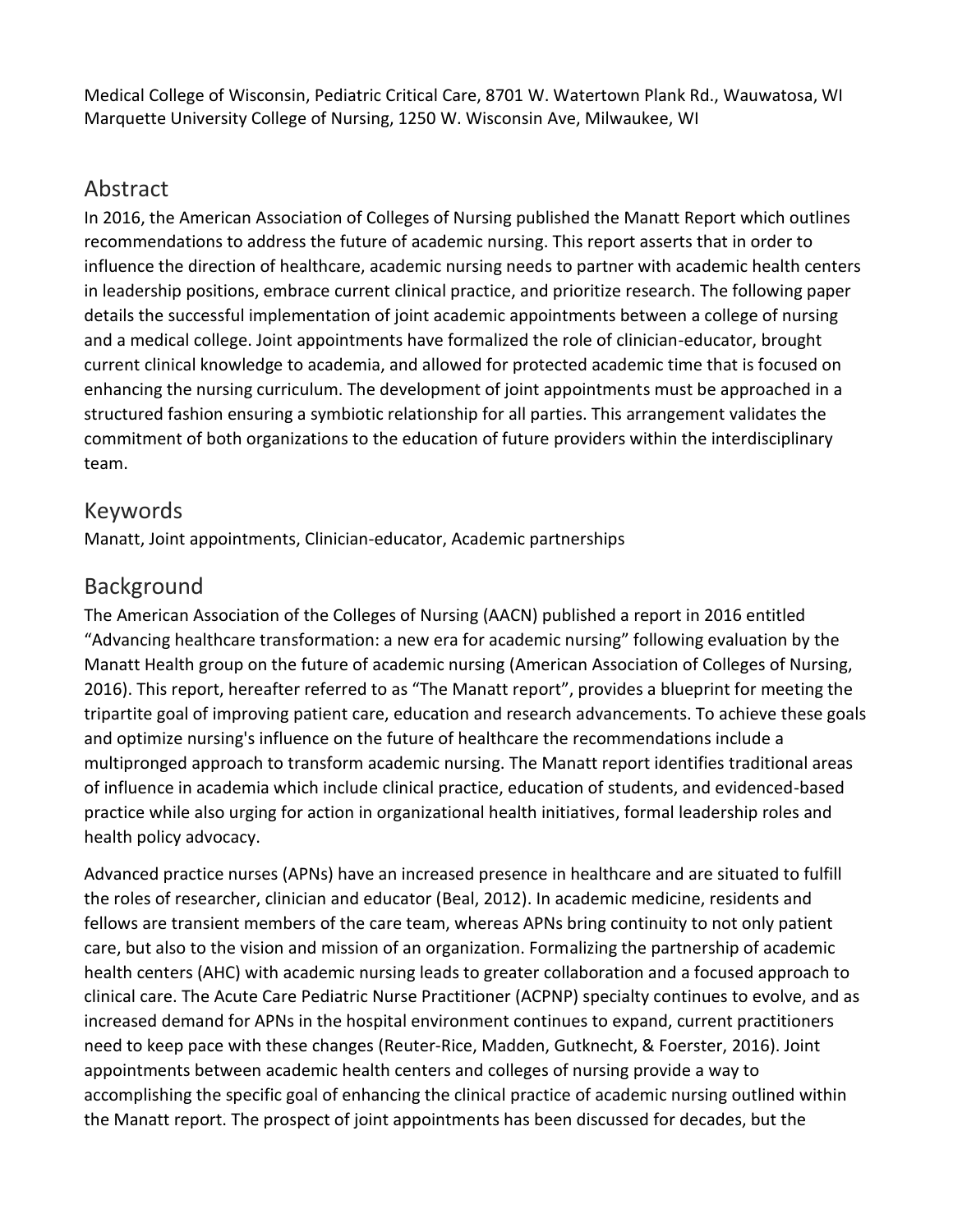practice is uncommon and lacks a consistent model (Beitz & Heinzer, 2000; Davis & Tomney, 1982; Fasano, 1981). Despite the knowledge that operating in silos is not an efficient way to accomplish the tripartite goals of healthcare, colleges of nursing are often not affiliated directly with AHCs. To bridge the divide between these centers requires deliberate implementation of joint appointments, with clear benefits for both parties.

The only ACPNP program in Wisconsin is located at Marquette University (MU) and primarily collaborates with the Medical College of Wisconsin (MCW) as a primary clinical placement as well as key employer of APN preceptors. This relationship has provided the MU students a wealth of opportunities as MCW is affiliated with the only free-standing academic children's hospital in the state, which is where many of the APN preceptors practice. MU and MCW have entirely different organizational structures and leadership with the former responsible for the curriculum of nurse practitioner students and the latter providing preceptors with a mutual goal to improve patient care. An intentional relationship was built between MU and MCW to establish joint appointments for all faculty of the Acute Care Pediatric Nurse Practitioner option.

# Collaboration is key

Prior to implementation of the joint appointments, the faculty of the ACPNP program were employed by MCW and had clinical responsibilities in addition to their educational responsibilities. The faculty are a part of a large APN team that provides 24-7 clinical coverage for a 72-bed pediatric critical care unit. Prior to implementation of the formal joint appointments, the typical faculty member worked an average of 38 clinical hours each week with additional academic responsibilities including quality improvement, clinical practice protocol development, leadership roles within the partnering health care facility, code review and simulation. In addition, the faculty members were accountable for the preparation and implementation of course work, including clinical supervision which was above and beyond the above academic responsibilities outlined above. MCW provided the salary for the clinical/academic obligations with MU providing additional salary support for the course faculty duties. The demand on faculty energy and resources was also discrete and it became clear a better utilization of resources was necessary. Joint appointments had already occurred between MU and MCW in respect to a nurse scientist, a hepatology nurse practitioner and the option coordinator for the ACPNP program who is the lead nurse practitioner for the pediatric critical care group. Incremental progress was made towards cementing an agreement between MU and MCW with leadership of both institutions working closely in negotiations to form a contract for joint appointments that would result in providing mutual benefit to both parties. Collaboration was eased as the lead APN of the pediatric critical care group is also the coordinator for the ACPNP program. The Dean of the College of Nursing and the section chief of the pediatric critical care section agreed on a philosophical level that this type of partnership would be mutually beneficial. The business managers of MU and MCW were involved when determining the delegation of time commitments and financial payment.

It took more than a year of dialogue to create the contract between these two organizations. Scheduled meetings between the APN director, the Dean, and the section chief were held to structure the agreement. Financially the procedure involved a buyout of faculty time with payment from MU to MCW for each class taught by the faculty. Beginning with implementation in the fall semester of 2018 all funds for the ACPNP faculty was channeled through MCW. The section chief and lead APP prioritized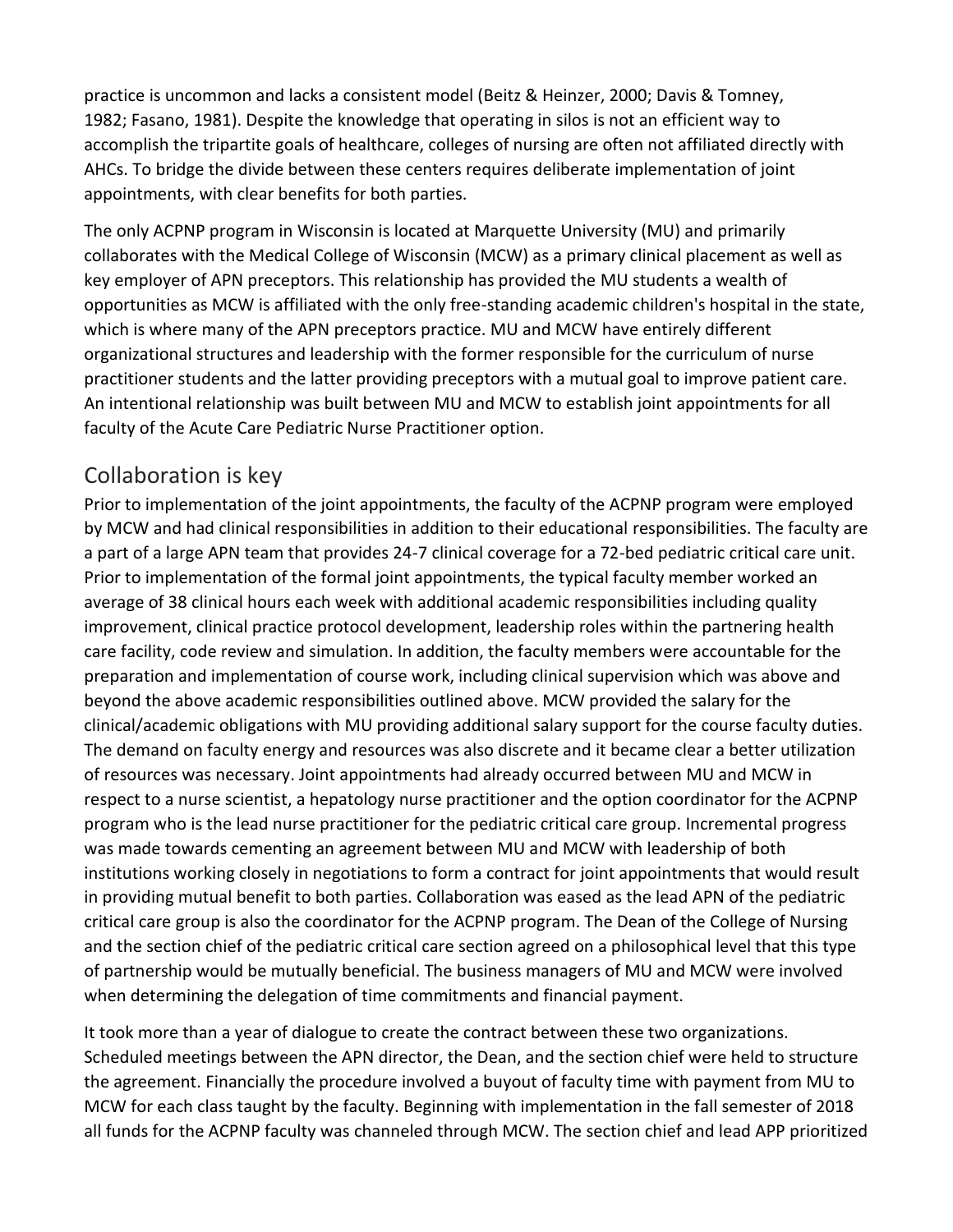these funds to support faculty development including reimbursement of post-graduate coursework for the ACPNP faculty, conference fee support, and additional educational opportunities. In addition, MU provides tuition remission for one course per semester. This commitment to furthering the education of the faculty was a key caveat of this arrangement for the participants.

Mutually held values and goals are instrumental to partnerships between academic health centers and colleges of nursing while at the same time continuing to meet the needs of all involved (Beal et al., 2011; Gullatte & Corwin, 2018; Horns et al., 2007). MU and MCW both place great value on high quality education at the core of their individual missions. As the academic time was purchased by MU, the faculty was alleviated of other academic obligations at MCW, leaving room to utilize this time for curricular development and support. This resulted in a shift in the academic responsibilities of each faculty member providing for protected academic time, highlighting the importance of nursing education as a worthy endeavor by MCW.

Marquette is a Catholic Jesuit university and has Ignatian tradition as the guiding principle. Ignatian pedagogy is based on the works of a 16th century theologian that espouses *cura personalis*, care of the whole person, with an emphasis on reflection (Jesuit Institute, 1993). The vision statement of MU includes a directive to be collaborators in education and "problem-solvers and agents for change" (Marquette University, 2019). Joint appointment aligns well with this vision, strengthening the collaborative bonds between the educational institutions. Similarly, the vision for MCW focuses on the spirit of collaboration and innovation in education with the intent to improve patient care (Medical College of Wisconsin, 2019). As MCW prides itself on providing education to various health professions, but does not currently house a nursing program, this collaboration brings a unique affiliation and complement to that vision.

### Reasons to succeed

Many opportunities exist for the joint appointments to be mutually beneficial, thereby, increasing the chances of success. One seemingly mundane aspect of this arrangement was an improvement in coordination of the ACPNP faculty members' curriculum meetings. Because the joint appointments were now a contractual obligation of their employment with MCW the faculty were granted schedule requests for MU planning that did not subtract from the usual number of allowed personal requests. This improved the likelihood of finding a mutually acceptable time for curriculum meetings. Class time and preparation are protected time, as even in times of short staffing in the clinical setting, the faculty are never removed from educational responsibilities. Protected time and a balance between clinical and educational responsibilities has been cited as requisite of successful partnerships (Beal et al., 2011; Dobalian et al., 2014). Another advantage is having the faculty all located in the same office suite which increases impromptu discussions regarding programmatic content.

The clinician-educator role allows for current bedside practice to be brought into the educational setting. Separation of clinical sites and centers of academic nursing has led to a theory-practice gap (Cardwell, Hillel, Gray, Davis, & McKenna, 2019). Clinical credibility, although poorly defined, is brought to academic nursing when faculty are also actively practicing with current clinical experience and knowledge (Cardwell et al., 2019; Kleinpell, Faut-Callahan, Carlson, Llewellyn, & Dreher, 2016). When the clinician-educator works at the same site as the clinical rotation, they can easily integrate didactic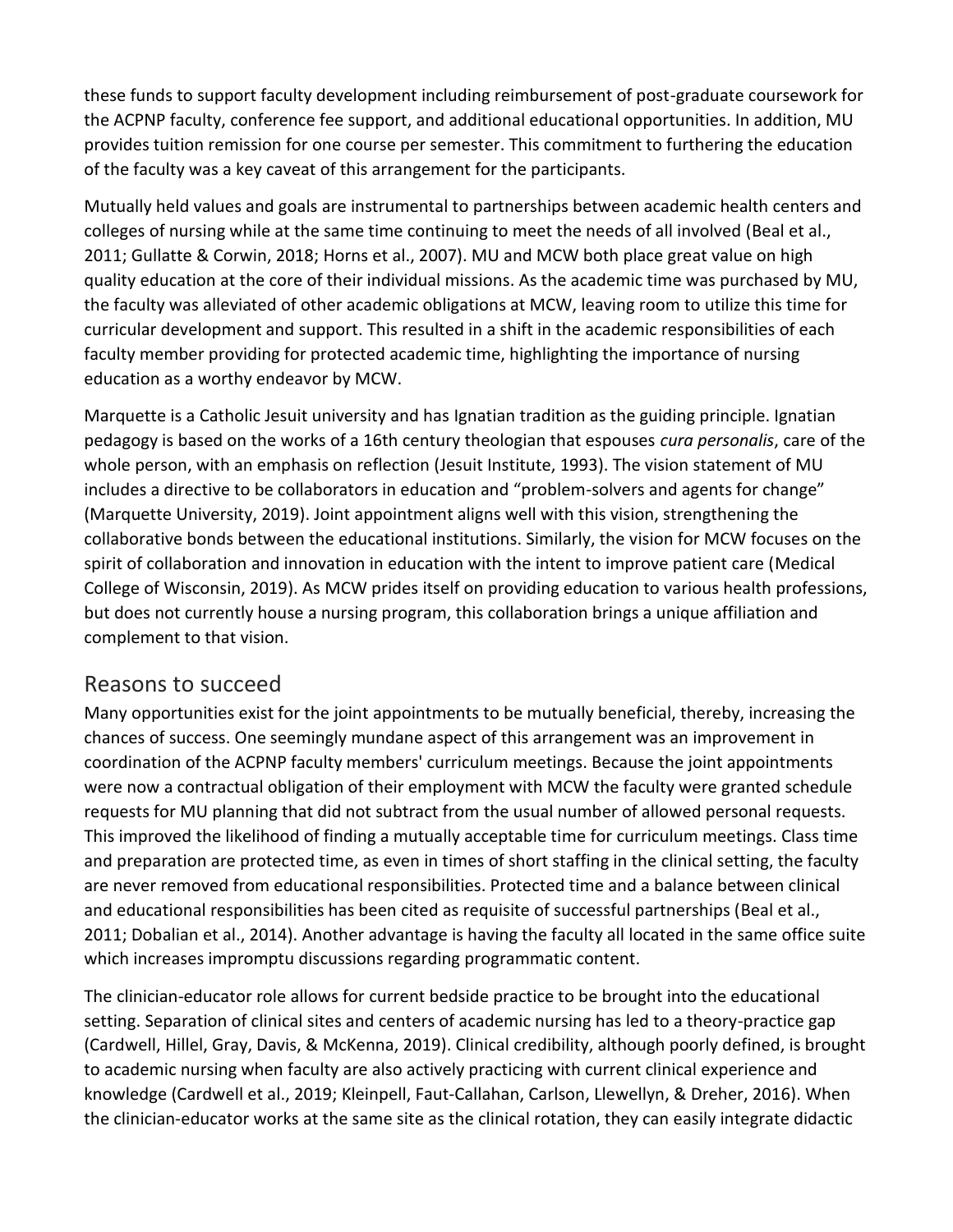content with the student's patient experiences and conversely integrate the practicum experiences into classroom lessons. For example, reading about a sepsis protocol and then seeing that protocol enacted in the Intensive care unit can lead to a rich discussion between the clinician-educator and the student in the protected educational time of the classroom and allow for debriefing or deconstructing the situation. By utilizing situations gleaned from the practicum this can help to solidify knowledge to the student and as the clinician-educator is aware of not only the patient dynamics but of the student's knowledge base. An advantage to the academic health center is to increase numbers of post-graduate prepared nurses, a marker of excellence for Magnet institutions (Storey, Wagnes, & LaMothe, 2019). In addition, having clinician-educators that facilitate role transition for the novice practitioners is valuable.

Another benefit to practicing ACPNPs who have a desire to teach their future colleagues, but who do not hold a formal teaching role, is that this arrangement grants the opportunity to enrich the students clinical experience (Teel, MacIntyre, Murray, & Rock, 2011). Many expert clinicians, not employed by the university, are involved in precepting students which enables that wealth of knowledge to infuse the practicum (Table 1).

| Recommendation                | <b>Response</b>                                                    |
|-------------------------------|--------------------------------------------------------------------|
| Embrace a new vision of       | Leadership                                                         |
| academic nursing              | - Evidence-based protocol development                              |
|                               | - Interprofessional quality improvement                            |
|                               | - Post-graduate nursing fellowship director                        |
|                               | Program growth                                                     |
|                               | - Joint appointments                                               |
|                               | - Coordinated simulation incorporation                             |
|                               | - Formal leadership roles in both institutions                     |
| Embrace the clinical practice | Critical thinking                                                  |
| of academic nursing           | - Currently practicing Advanced Practice Nurses                    |
|                               | - Clinical leaders                                                 |
|                               | Teaching                                                           |
|                               | - Bedside rounds, promote inquiry, up to date on current Evidence- |
|                               | based practice                                                     |
| Partner in preparing nurses   | Graduate level faculty                                             |
| for the future                | - Mentoring of students                                            |
|                               | - Participate in DNP and PhD committees                            |
|                               | Leadership                                                         |
|                               | - APP director for critical care                                   |
|                               | - Funding for continuing education                                 |
|                               | - DNP, PhD, conferences                                            |
| Partner in the                | Participation in interprofessional and interdisciplinary education |
| implementation of             | Included on committees focused on the quadruple aims of            |
| accountable care              | healthcare                                                         |

Table 1. – Living the Manatt report.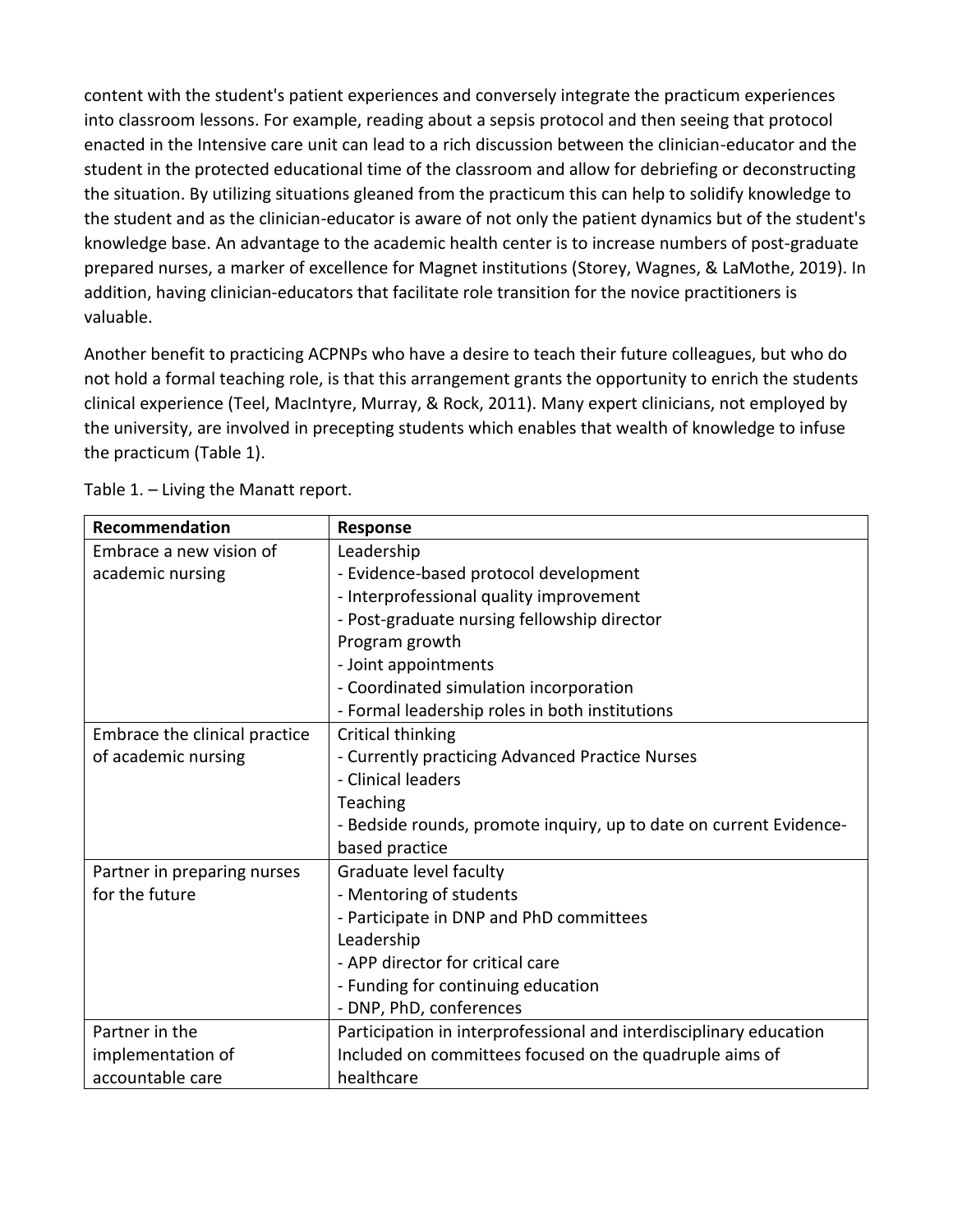| Invest in nursing research      | Coordination with research staff at both institutions |
|---------------------------------|-------------------------------------------------------|
| programs/Better integrate       | Development of joint research programs                |
| research into clinical practice | Participation in Pediatric Nursing Science Consortium |
| Implement an advocacy           | Class on health policy                                |
| agenda for nursing              | Reflective curriculum                                 |

Joint appointments can enhance research opportunities on many levels. The combined assets of both institutions can be utilized by the appointees to further their clinical questions. Librarians, research assistants, clinical nurse specialists and statistical supports can lead to increased research productivity (Balakas, Bryant, & Jamerson, 2011; Gullatte & Corwin, 2018). Many ACPNPs have clinical practice as their primary focus, so the guidance of AHC mentors can lead to greater inquiry into the practice issues that arise (Harbman et al., 2017). In the MU/MCW partnership, the jointly appointed nurse scientist is situated to connect mentors and mentees with common interests both within and across institutions. This enables the nurse scientist to be an ongoing resource after graduation for ACPNPs who join MCW.

# Reasons to fail

Despite all the opportunities to succeed, there are just as many reasons for failure of the joint appointments. Difficulty in satisfying the expectations of both partners, including the differences in culture, goals and productivity markers can all lead to dissatisfaction (Beal et al., 2011; Beitz & Heinzer, 2000; Fowler et al., 2008). Although joint appointments are formed with the best intentions, without anticipatory planning for obstacles and flexibility with unforeseen demands, including time commitments, burnout and turnover may occur. The experience of the faculty holding joint appointments, is that the actual time commitment does not equal the percentage of salary funded by MU as courses are under continual improvement cycles. In addition, the clinical skills of all the MU faculty are well developed, however the development of their proficiency as educators is greatly varied. Two of the jointly appointed faculty have their terminal degrees and as such have had formal instruction on educational methods. The other three faculty members are all currently enrolled in postgraduate education to obtain their terminal degrees and will have the opportunity to obtain formal instruction in educational methods. Prior to completion of those terminal degrees other situations have been instructive such as conferences, an excellence in medical education course and an evidenced-based practice course.

Departure of any member of the organizational leadership structure may cause a change in expectations of the arrangement and thereby lead to disenfranchisement with the project. Reexamination of the aims should be conducted at scheduled intervals to assure a shared mental model. Metrics, if established, should be measurable and mutually beneficial, as unrealistic or vague requirements of success will lead to failure (Abu-Saad Huijer, 2010). Additionally, the financial commitment from either side may erode. The concept of mutual trust without actions in support of interprofessional collaboration will lead to discontent as well. Most importantly, care must be taken to choose individuals as joint appointees who possess vision, creativity, focus and the ability to produce quality educational content, because if this is lacking the project is doomed (Lantz, Reed, & Lewkowitz, 1994).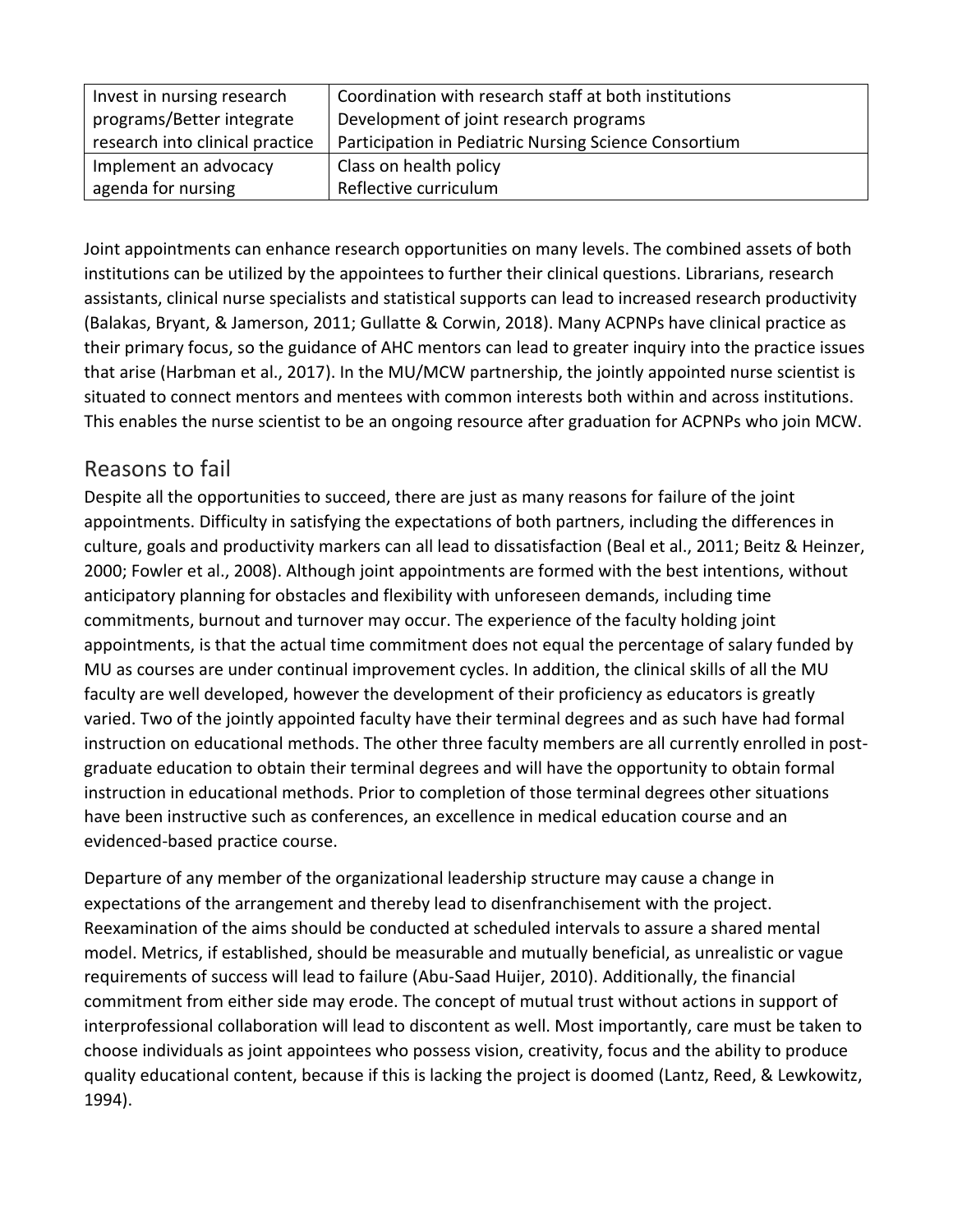Although MU and MCW share a vision to educate the future providers of healthcare, the academic status of nurse practitioners is not equal within each organization. MU has established clinical and tenure tracks for nursing faculty as a path for advancement whereas at MCW the standard is for nurse practitioners to be considered staff and a formal process for advancement to faculty status is not well established. Joint appointments serve as a means for academic advancement opportunities for nurse practitioners, while maintaining an active clinical practice role.

#### **Discussion**

The pitfalls mentioned above are not insurmountable but do require a deliberate approach that is focused on achieving mutual goals. The joint appointment between MU and MCW fulfills the Manatt report in a multitude of ways.

#### Embrace the future of academic nursing

The future of academic nursing includes collaboration, leadership positions and partnership in decision-making. Faculty from the MU team hold recognized leadership positions at both MU and MCW. The team is among the first non-physicians participating in a yearlong program at MCW focused on educational excellence and the incorporation of character within medical educational methods. Each participant is required to complete a capstone project and the MU/MCW facultys project is designed to incorporate the Ignatian pedagogy of MU with educational methods designed for the interprofessional future of healthcare.

#### Embrace the clinical practice of academic nursing

As clinician-educators the faculty bring current practice into the classroom. Credibility of actively practicing instructors lends to educational content being reinforced during clinical rotations. The faculty are skilled at navigating the complexities of health care and can bring realism to simulation experiences as well.

#### Partner in preparing nurses of the future

The graduate students entrusted to the ACPNP faculty are treated as future colleagues. Every experience is designed to aid with transition from nurse to advanced practice provider. One example is a simulation learning experience, during which the scenario is started by students in their first clinical rotation who provide initial assessment and stabilization, who is then "transferred" to the care of the students in their final semester who provide continuation of care and application of more advanced management. This experience practices the skills necessary to be a clinician including development of differential diagnoses and practicing concise summary of patient status during handoff situations. Additionally, the joint appointment has created a mechanism for the post-graduate education of the ACPNP faculty with the goal of terminal degrees for all participants.

#### Partner in accountable care

Ignatian pedagogy has a tradition rooted in reflective practice. Just as the students are asked to examine the decision-making moments of being a clinician, the faculty thoughtfully evaluates what programmatic changes should occur each semester. Financial accountability is taught to the students by imparting them with the tools to narrow the differential of their patients and to consider the fiscal impact of tests and medications ordered.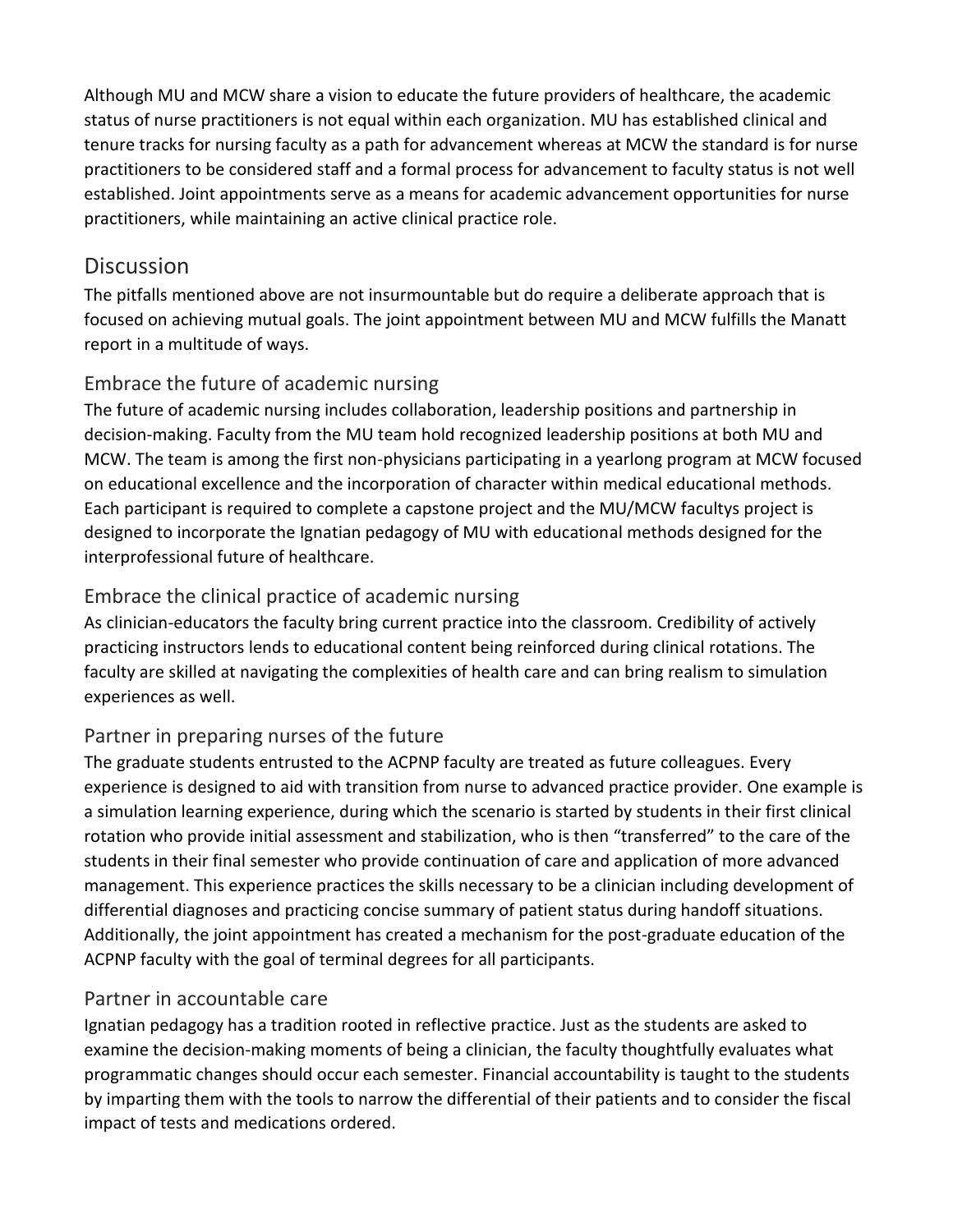#### Invest in nursing research

MU and MCW partner on research initiatives aimed at improving the care of children. Examples include recent submission of an Agency for Healthcare Research and Quality (AHRQ) grant, funding to support communication to children with cancer and to improve social scripting for children with autism who require diagnostic imaging. MU has a proven commitment to interdisciplinary ventures working with physicians, statisticians, psychologists and physician assistants with research opportunities present in common interests including that of health care analytics.

Implement an advocacy agenda to support a new era of academic nursing MU and MCW both work towards the tripartite goal of healthcare. MCW regularly lobbies policy makers on behalf of funding for national health initiatives. MU has included health policy courses at both the undergraduate and graduate level with leaders advocating for advanced practice providers to function at the full scope of practice. MU has also recruited faculty to advocate for increased funding of nurse scientists.

Ongoing work for the joint appointees includes alignment of MU and MCW visions to fulfill the potential of clinician-educators. The institutions lack alignment regarding qualifications for promotion. For the ACPNP faculty separation of the roles of educator and clinician is not a viable option as clinical expertise is essential with the rapid expansion of information. The role of educator must not be subordinated, and protected time allotment may need to increase to ensure that the development of ACPNP faculty as educators is not an afterthought, ensuring ongoing enhancement of the curriculum throughout the ACPNP program.

# Conclusion

This article describes the collaboration between a medical college and a college of nursing in creation of joint appointments for the faculty of the MU ACPNP program. The authors believe this arrangement helps to meet the tripartite goals of healthcare in improving patient care, education and research. Improvement in patient care occurs by having clinician-educators that teach the next generation of nurse practitioners by linking current practice to classroom lessons. This provides strengthening of the clinician-educator and student bond thus allowing those who have an interest in educating future colleagues to do so. By having protected time for the joint appointed faculty to teach, have programmatic meetings, and participate in continuous improvement cycles the stress of overcommitment is lessened. Education is improved on multiple levels: for the joint appointed faculty the opportunity to pursue additional post-graduate education as provided by the funding will benefit future academic efforts, for the students education is enhanced by having role models both in the classroom and at the bedside who are breaking down barriers between academic nursing and clinical practice. Research opportunities are enhanced by the collaboration between the two institutions as the faculty work on evidenced based practice initiatives and conduct scholarly inquiring into metrics for simulation and entrustable professional activities. Areas of improvement or possible failure were identified as well, including; the actual time allotment may not be accurately represented; the academic status of APNs is not viewed the same at each institution and changes in either organizations leadership structure may lead to detrimental effects to the joint appointments themselves. The authors have identified the following key areas of the Manatt Report's call to action as being satisfied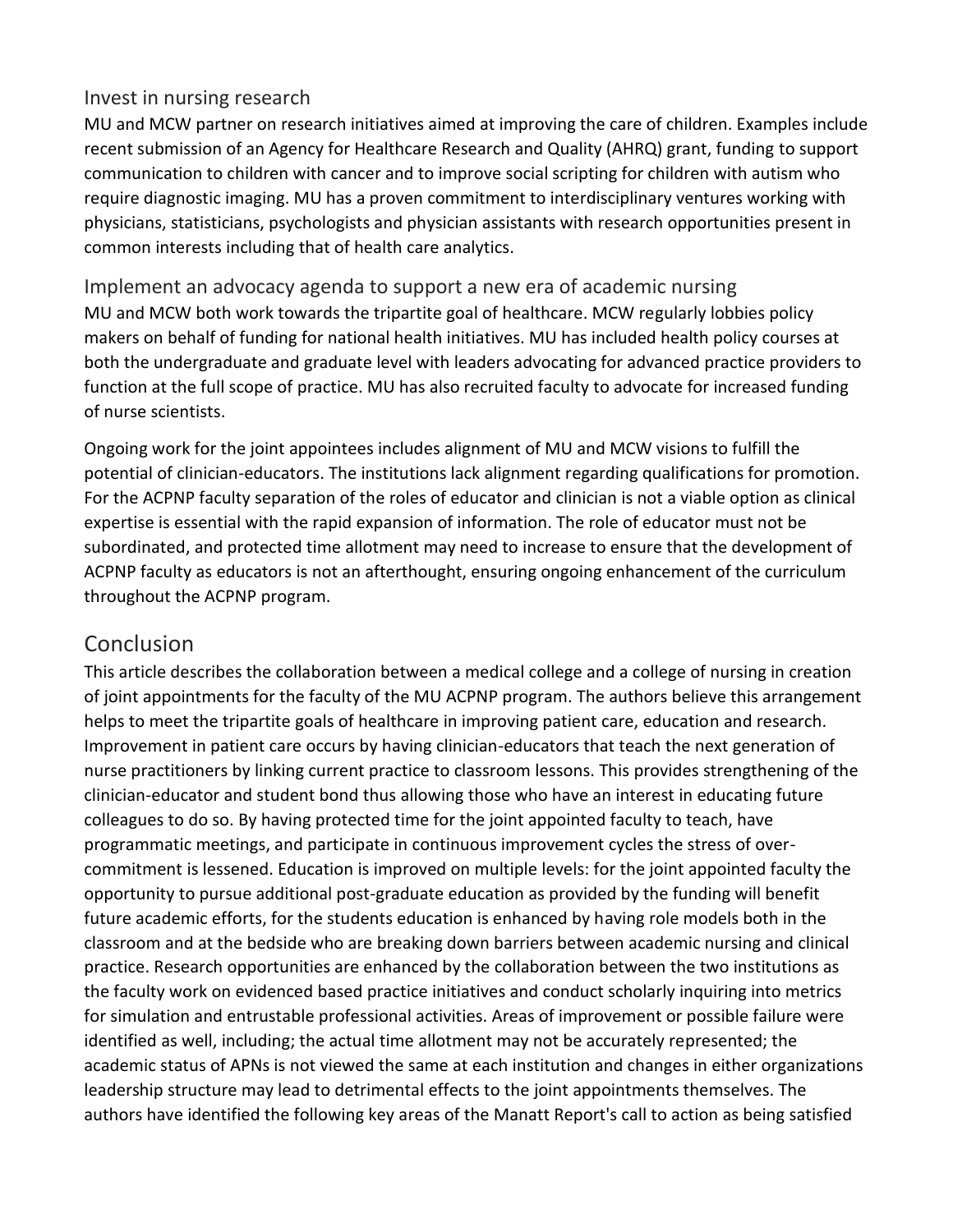by forging the joint appointments: embracing the future of academic nursing and the clinical practice of academic nursing, partnering in preparing nurses of the future, partnering in accountable care, investment in nursing research and implementing an advocacy agenda to support a new era of academic nursing.

# References

- Abu-Saad Huijer, 2010. H. Abu-Saad Huijer. **Transformational nursing partnerships between academia and practice.** *International Journal of Nursing Studies*, 47 (10) (2010), pp. 1199- 1200, 10.1016/j.ijnurstu.2009.10.005
- American Association of Colleges of Nursing, 2016. American Association of Colleges of Nursing. (2016). *Advancing healthcare transformation: A new era for academic nursing.* Retrieved from aacnnursingorg/Portals/42/Publications/AACN-New-Era-Report.pdf.
- Balakas et al., 2011. K. Balakas, T. Bryant, P. Jamerson. **Collaborative research partnerships in support of nursing excellence.** *Nursing Clinics of North America*, 46 (1) (2011), pp. 123- 128, 10.1016/j.cnur.2010.10.006
- Beal, 2012. J.A. Beal. **Academic-service partnerships in nursing: An integrative review.** *Nursing Research and Practice* (2012), pp. 1-9, 10.1155/2012/501564
- Beal et al., 2011. J.A. Beal, E. Breslin, T. Austin, L. Brower, K. Bullard, K. Light, ..., N. Ray. **Hallmarks of best practice in academic-service partnerships in nursing: Lessons learned from San Antonio.**  *Journal of Professional Nursing: Official Journal of the American Association of Colleges of Nursing*, 27 (6) (2011), p. 90, 10.1016/j.profnurs.2011.07.006
- Beitz and Heinzer, 2000. J.M. Beitz, M.M. Heinzer. **Faculty practice in joint appointments: Implications for nursing staff development.** 31 (5) (2000), pp. 232-237
- Cardwell et al., 2019. R. Cardwell, S.A. Hillel, R. Gray, J. Davis, L. McKenna. **Defining clinical credibility: Protocol for a systematic review.** (2019), 10.1016/j.colegn.2018.07.003
- Davis and Tomney, 1982. L. Davis, P. Tomney. **The best of two worlds: An appraising look at joint appointments in Canada today.** *The Canadian Nurse*, 78 (8) (1982), pp. 34-37
- Dobalian et al., 2014. A. Dobalian, C.C. Bowman, T. Wyte-

Lake, M.L. Pearson, M.B. Dougherty, J. Needleman. **The critical elements of effective academicpractice partnerships: A framework derived from the department of veterans affairs nursing academy.** *BMC Nursing*, 13 (1) (2014), p. 36, 10.1186/s12912-014-0036-8

eCollection 2014. Fasano, 1981. N. Fasano. **Joint appointments: Challenge for nursing.** *Nursing Forum*, 20 (1) (1981), pp. 72-85

Fowler et al., 2008. J. Fowler, M.F. Mills, A. North-

Rose, M. Hamilton, M. Johnson, D. Anthony, M. Ashton. **Joint appointees' experiences within a school of nursing and midwifery.** *British Journal of Nursing*, 17 (22) (2008), pp. 1416-1419. Retrieved from http://0-

search.ebscohost.com.libus.csd.mu.edu/login.aspx?direct=true&db=c8h&AN=105717307&site= ehost-live

Gullatte and Corwin, 2018. M.M. Gullatte, E.J. Corwin. **Advancing a culture of clinical nursing research through collaborative partnership between practice and academia.** *Nursing Administration Quarterly*, 42 (4) (2018), pp. 299-304. Doi https://doi.org/10.1097/NAQ.0000000000000312 Harbman et al., 2017. P. Harbman, D. Bryant-Lukosius, R. Martin-

Misener, N. Carter, C.L. Covell, F. Donald, ..., R. Valaitis. **Partners in research: Building academic-practice partnerships to educate and mentor advanced practice nurses.** *Journal of*